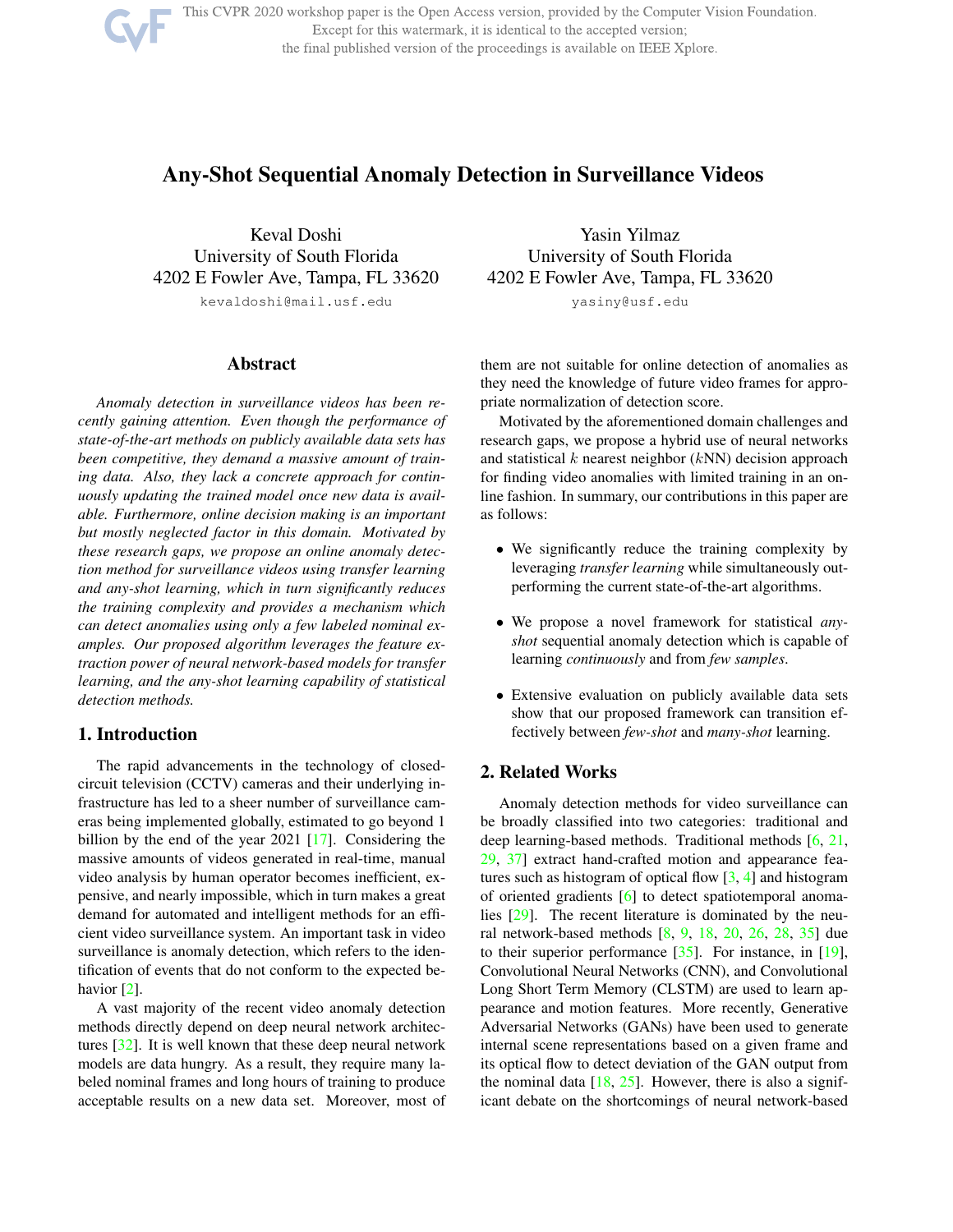methods in terms of interpretability, analyzability, and reliability of their decisions [12]. For example, [23, 30] propose using a nearest neighbor-based approach together with deep neural network structures to achieve robustness, interpretability for the decisions made by the model, and defense against adversarial attack. Also, deep neural networks for visual recognition typically require a large amount of labelled examples for training [16], which might not be available for all possible behaviors/patterns. Hence, recently researchers have begun to address the challenge of few-shot learning [14, 31, 33, 34]. A line of few-shot learning methods is based on the idea of transfer learning, i.e, using a pretrained model learned from one domain for another domain [15, 22, 36].

#### 3. Proposed Method

An anomaly is construed as an unusual event which does not conform to the learned nominal patterns. However, in general, for practical implementations, it is unrealistic to assume the availability of sufficient training data for all possible nominal patterns/events. Thus, a practical framework should be able to perform *any-shot* learning of nominal events. This presents a novel challenge to current approaches mentioned in Section 2 as their decision mechanism is extensively dependent on Deep Neural Networks (DNNs). DNNs typically require a large amount of training data with sufficient number of samples for each type of nominal event or exhibit the risk of catastrophic forgetting [13]. Also, in general, the type of anomaly that the detector might encounter is broad and unknown while training the algorithm. For example, an anomalous event can be justified on the basis of appearance (a person carrying a gun), motion (two people fighting) or location (a person walking on the roadway). To account for all such cases, we create a feature vector  $x_i^t$  for each object i in frame  $X^t$  at time t, where  $x_i^t$ is given by  $[w_1x_{motion}, w_2x_{location}, w_3x_{appearance}]$ . The weights  $w_1, w_2, w_3$  are used to adjust the relative importance of each feature category and are set as [0.9,0.5,1] respectively.

#### 3.1. Transfer Learning

Most existing works propose training specialized datahungry deep learning models from scratch, however this bounds their applicability to the cases where abundant data is available. Also, the training time required for such models grows exponentially with the size of training data, making them impractical to be deployed in scenarios where the model needs to continuously learn. Hence, we propose to leverage transfer learning to extract meaningful features from video.

**Object Detection:** To obtain location and appearance features, we propose to detect objects using a pre-trained real-time object detection system such as You Only Look Once (YOLO) [27]. YOLO offers a higher frames-persecond (fps) processing while providing better accuracy as compared to the other state-of-the-art models such as SSD and ResNet. For online anomaly detection, speed is a critical factor, and hence we currently prefer YOLOv3 trained on the MS COCO dataset in our implementations. For each detected object in image  $X_t$ , we get a bounding box (location) along with the class probabilities (appearance). Instead of simply using the entire bounding box, we monitor the center of the box and its area to obtain the location features. In a test video, objects diverging from the nominal paths and/or belonging to previously unseen classes will help us detect anomalies, as explained in Section 3.2.

Optical Flow: Apart from spatial information, temporal information is also a critical aspect of videos. Hence, we propose to monitor the contextual motion of different objects in a frame using a pre-trained optical flow model such as Flownet 2  $[10]$ . We hypothesize that any kind of motion anomaly would alter the probability distribution of the optical flow for the frame. Hence, we extract the mean, variance, and the higher order statistics skewness and kurtosis, which represent asymmetry and sharpness of the probability distribution.

Combining the motion, location, and appearance features, for each object detected in a frame, we construct a feature vector as shown in Fig. 1, where Mean, Variance, Skewness and Kurtosis are extracted from the optical flow;  $C_x, C_y, Area$  denote the coordinates of the center of the bounding box and the area of the bounding box (Section 3.1); and  $p(C_1), \ldots, p(C_n)$  are the class probabilities for the detected object (Section 3.1). Hence, at any given time  $t$ , with  $n$  denoting the number of possible classes, the dimensionality of the feature vector is given by  $D = n + 7$ .

#### 3.2. Any-Shot Sequential Anomaly Detection

Anomaly detection in streaming video fits well to the sequential change detection framework [1] as we can safely assume that any anomalous event would persist for an unknown but significant period of time. The eventual goal is to detect anomalies with minimal detection delays while satisfying a desired false alarm rate. Traditional parametric change detection algorithms which require probabilistic models cannot be implemented directly here as no prior knowledge about the anomalous events is available. Moreover, it is unrealistic to assume that the available training data includes sufficient number of frames for every possible nominal event. For example, while monitoring a street, the number of frames available for a car would be much more than a truck.

**Training:** In the  $N$ -shot video setting, given a set of  $N$ nominal frames, we leverage our transfer learning module to extract the training set  $S_M = \{x_1, ..., x_M\}$ , where M is the number of detected objects, and  $x_i \in \mathbb{R}^D$  is a D-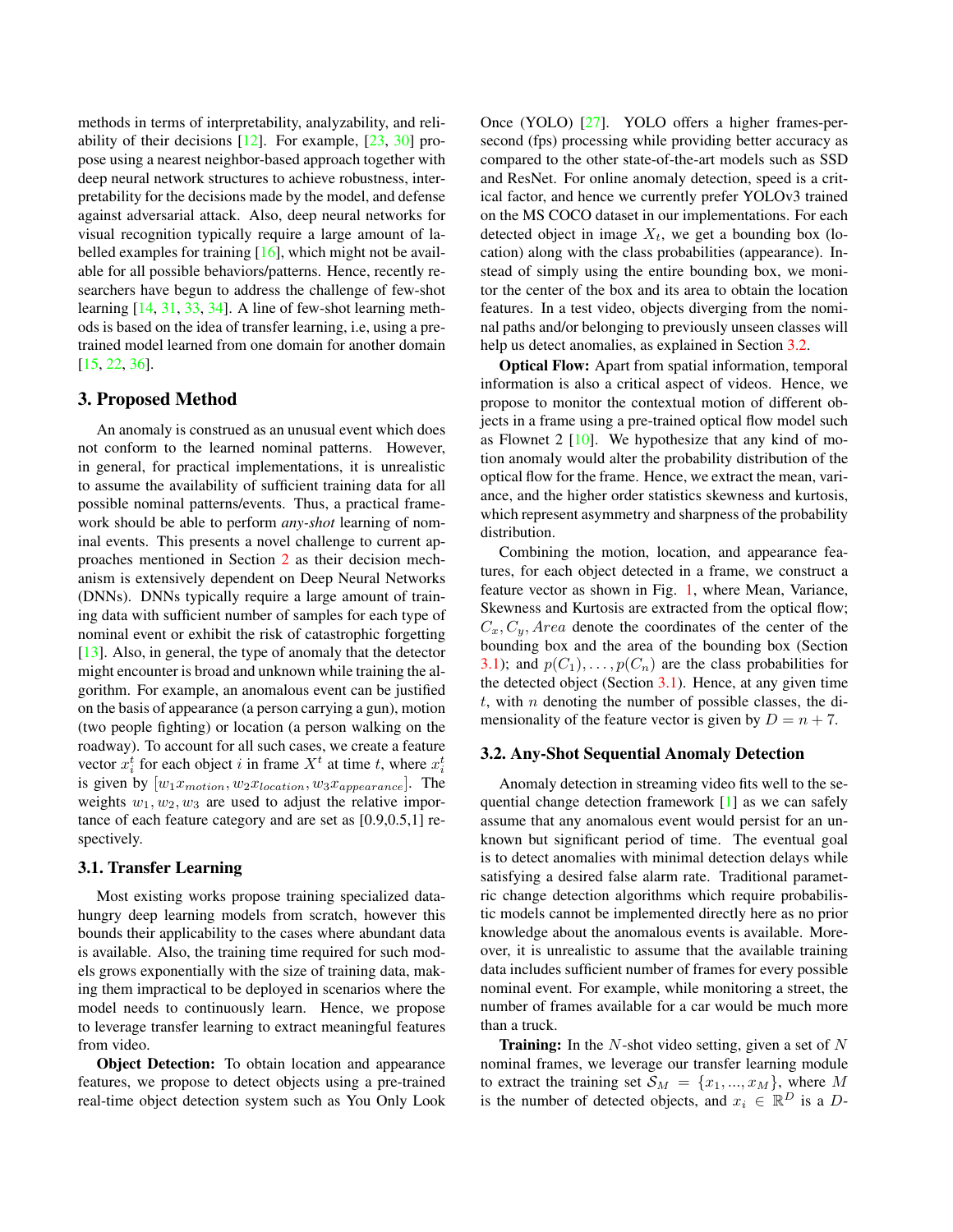

Figure 1. Proposed few-shot learning framework. At each time t, neural network-based feature extraction module provides motion (optical flow), location (center coordinates and area of bounding box), and appearance (class probabilities) features to the statistical anomaly detection module, which automatically sets its decision threshold to satisfy a false alarm constraint and makes online decisions.

dimensional feature vector. Assuming that the training data does not include any anomalies,  $\{x_1, \ldots, x_M\}$  correspond to  $M$  points in the nominal data space, distributed according to an unknown complex probability distribution. To determine the nominal data patterns in a nonparametric way, we use  $k$ -nearest-neighbor ( $kNN$ ) Euclidean distance to capture the interactions between the nominal data points due to its essential traits such as analyzability, interpretability, and computational efficiency, which deep learning-based models sorely lack. Given the informativeness of extracted motion, location, and appearance features, anomalous instances are expected to lie further away from the nominal training (support) set, which will lead to statistically higher kNN distances for the anomalous instances in the test (query) set with respect to the nominal data points. The training procedure of our detector is given as follows:

- 1. Normalize the training set  $\mathcal{S}_M$  using the min-max approach and partition it into two sets  $\mathcal{S}_{M_1}$  and  $\mathcal{S}_{M_2}$  such that  $M = M_1 + M_2$ , where  $M_1$  and  $M_2$  are the sizes of the partitions respectively. One way is to select the first  $M_1$  instances for  $\mathcal{S}_{M_1}$  and the remaining instances for  $\mathcal{S}_{M_2}$  such that  $M_1 < M_2$ .
- 2. Then for each feature vector  $x_i$  in  $S_{M_1}$ , we compute the kNN distance  $d_i$  with respect to the points in  $\mathcal{S}_{M_2}$ .
- 3. For a significance level  $\alpha$ , e.g., 0.05, the  $(1-\alpha)$ th percentile  $d_{\alpha}$  of kNN distances  $\{d_1, \ldots, d_{M_1}\}$  is used as a baseline statistic for computing the anomaly evidence of test instances.

**Testing:** During the testing phase, for each object  $i$  detected at time  $t$ , the sequential anomaly detection algorithm constructs the feature vector  $x_i^t$  and computes the kNN distance  $d_i^t$  with respect to the training instances in  $\mathcal{S}_{M_2}$ . Then, the instantaneous frame-level anomaly evidence  $\delta^t$  is computed as

$$
\delta^t = (\max_i \{d_i^t\})^D - (d_\alpha)^D. \tag{1}
$$

Finally, following a CUSUM-like procedure [1] we update the running decision statistic  $s_t$  as

$$
s^{t} = \max\{s^{t-1} + \delta^{t}, 0\}, s^{0} = 0.
$$
 (2)

We decide that there exists an anomaly in video if the decision statistic  $s^t$  exceeds the threshold h. After the anomaly decision, to determine the anomalous frames, we find the frame  $s^t$  started to grow, say  $\tau_{start}$ , and also determine the frame  $s<sup>t</sup>$  stops increasing and keeps decreasing for a certain number, e.g., 5, of consecutive frames, say  $\tau_{end}$ . Finally, we label the frames between  $\tau_{start}$  and  $\tau_{end}$ as anomalous, and continue testing for new anomalies with frame  $\tau_{end} + 1$  by resetting  $s^{\tau_{end}} = 0$ .

Existing works consider the decision threshold  $h$  as a design parameter, however for a practical anomaly detection algorithm, a clear procedure for selecting it is necessary. In [7], we provide an asymptotic ( $M_2 \rightarrow \infty$ ) upper bound on the false alarm rate:

$$
FAR \le e^{-\omega_0 h},\tag{3}
$$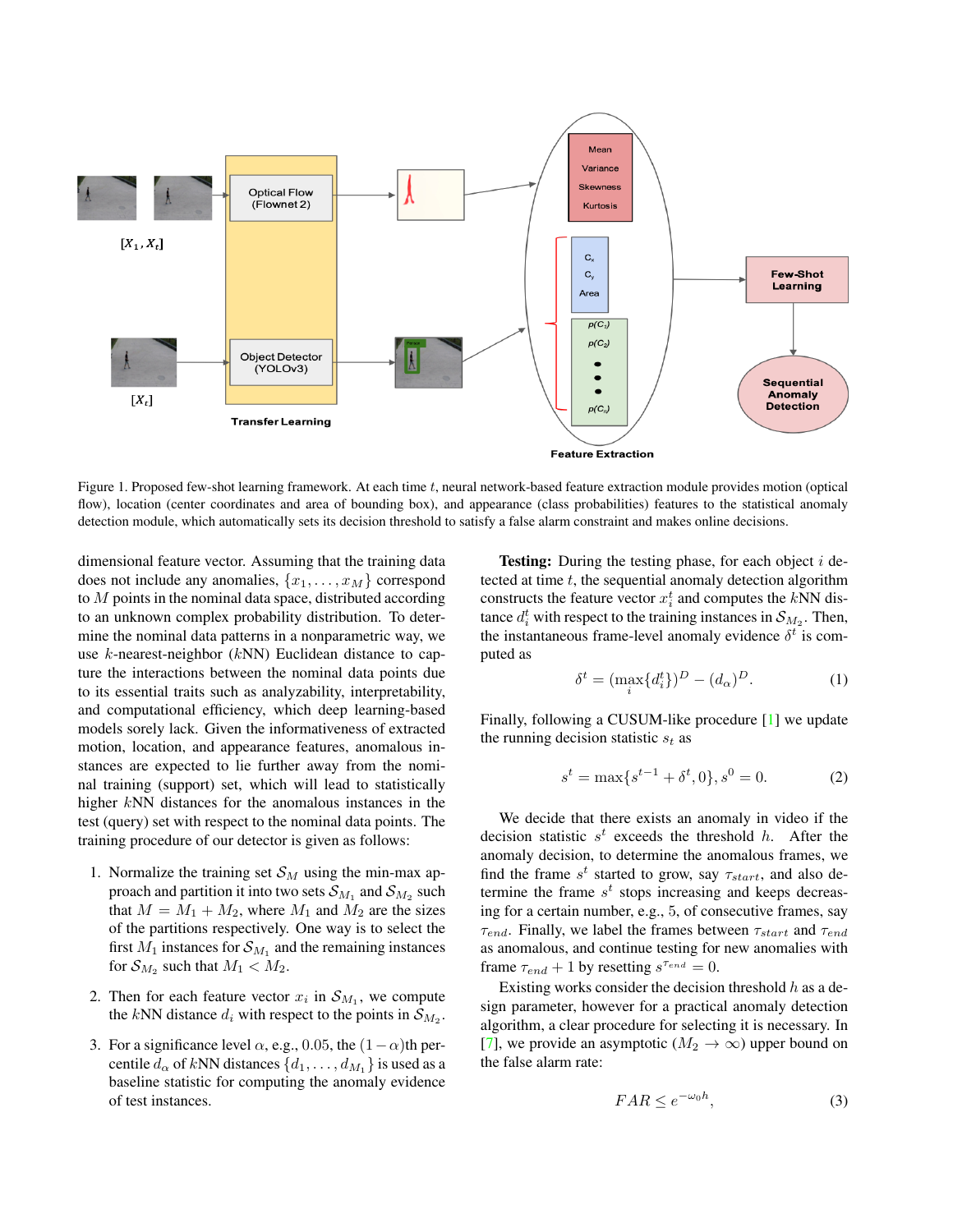where  $\omega_0 > 0$  is given by

$$
\omega_0 = v_m - \theta - \frac{1}{\phi} \mathcal{W} \left( -\phi \theta e^{-\phi \theta} \right),
$$
  

$$
\theta = \frac{v_m}{e^{v_m d_{\alpha}^m}}.
$$
 (4)

In (4),  $W(\cdot)$  is the Lambert-W function,  $v_m = \frac{\pi^{m/2}}{\Gamma(m/2+1)}$ is the constant for the  $m$ -dimensional Lebesgue measure (i.e.,  $v_m d_{\alpha}^m$  is the *m*-dimensional volume of the hyperball with radius  $d_{\alpha}$ ), and  $\phi$  is the upper bound for  $\delta^t$ . Although the expression for  $\omega_0$  looks complicated, all the terms in (4) can be easily computed. Particularly,  $v_m$  is directly given by the dimensionality  $m, d_{\alpha}$  comes from the training phase,  $\phi$  is also found in training, and finally there is a builtin Lambert-W function in popular programming languages such as Python and Matlab. Hence, given the training data,  $\omega_0$  can be easily computed, and the threshold h can be chosen to asymptotically achieve the desired false alarm period as follows

$$
h = \frac{-\log(FAR)}{\omega_0}.
$$
 (5)

# 4. Experiments

Most of the recent works evaluate their performance on three publicly available benchmark data sets, namely the UCSD pedestrian data set, the ShanghaiTech campus data set and the CUHK avenue data set. Even though each data set has its own set of challenges, all the data sets have a common nominal definition. This makes them susceptible to trivial algorithmic designs which can achieve competitive results as there is a very obvious shift between the nominal and anomalous distributions. Hence, to make the problem more challenging and test the any-shot learning capabilities of different state-of-the-art algorithms, we also test on a modified version of the UCSD data set. For performance evaluation, following the existing works  $[5, 11, 18]$ , we use the frame-level Area under the Curve (AuC) metric.

Any-shot learning: As compared to the original UCSD data set, where a person riding a bike is considered as anomalous, in this case we assume that it is a nominal behavior with very few training samples. However, the remaining anomalous events occurring in the dataset such as a person riding a skateboard or a cart passing through are still considered as anomalous. Our goal here is to compare the any-shot learning capability of the proposed and stateof-the-art algorithms and see how well they adapt to new patterns. In this case, in addition to the available training data, we also train on a few samples of a person riding a bike. In Fig. 2, it is seen that the proposed algorithm clearly outperforms the state-of-the-art algorithms  $[11, 18]$  in terms of any-shot learning performance. It is important to note that for video applications, 10 shots correspond to less than a second in real time.



Figure 2. Comparison of the proposed and state-of-the-art algorithms Liu et al. [18] and Ionescu et al. [11] in terms of any-shot learning. The proposed algorithm is able to transition well between few-shot and many-shot learning.

| Methodology       | <b>CUHK</b> Avenue | <b>UCSD Ped 2</b> | <b>ShanghaiTech</b> |
|-------------------|--------------------|-------------------|---------------------|
| Conv-AE $[8]$     | 80.0               | 85.0              | 60.9                |
| $ConvLSTM-AE[19]$ | 77.0               | 88.1              |                     |
| Stacked RNN[20]   | 81.7               | 92.2              | 68.0                |
| <b>GANs</b> [24]  | -                  | 88.4              | -                   |
| Liu et al. $[18]$ | 85.1               | 95.4              | 72.8                |
| Ours              | 86.4               | 97.8              | 71.62               |

Table 1. AuC result comparison on three datasets.

Benchmark Datasets: To show the competitive performance of the proposed algorithm with large training data, we compare our results on the entire data sets to a wide range of methods in Table 1. We should note here that our reported result in all the data sets is based on online decision making without seeing future video frames. A common technique used by several recent works [11, 18] is to normalize the computed statistic for each test video independently, which is not suitable for online detection.

# 5. Conclusion

For video anomaly detection, we presented an online anomaly detection algorithm which consists of a transfer learning-based feature extraction module and a statistical decision making module. The first module efficiently minimizes the training complexity and extracts motion, location, and appearance features. The second module is a sequential anomaly detector which enables a clear procedure for selecting decision threshold through asymptotic performance analysis. Through experiments on publicly available data, we showed that the proposed detector significantly outperforms the state-of-the-art algorithms in terms of any-shot learning of new nominal patterns.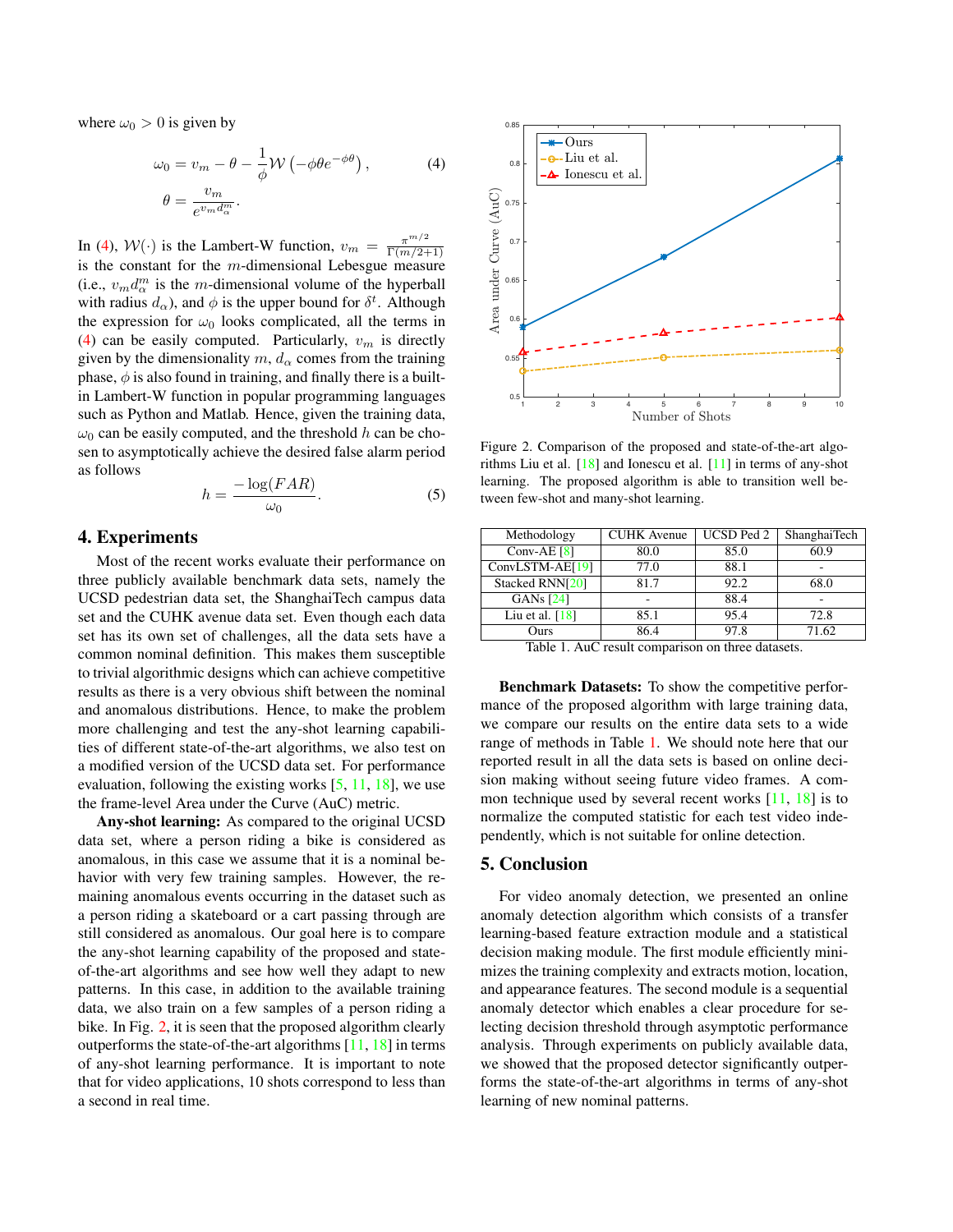# References

- [1] Michele Basseville, Igor V Nikiforov, et al. ` *Detection of abrupt changes: theory and application*, volume 104. prentice Hall Englewood Cliffs, 1993.
- [2] Varun Chandola, Arindam Banerjee, and Vipin Kumar. Anomaly detection: A survey. *ACM computing surveys (CSUR)*, 41(3):1–58, 2009.
- [3] Rizwan Chaudhry, Avinash Ravichandran, Gregory Hager, and René Vidal. Histograms of oriented optical flow and binet-cauchy kernels on nonlinear dynamical systems for the recognition of human actions. In *2009 IEEE Conference on Computer Vision and Pattern Recognition*, pages 1932– 1939. IEEE, 2009.
- [4] Rensso Victor Hugo Mora Colque, Carlos Caetano, Matheus Toledo Lustosa de Andrade, and William Robson Schwartz. Histograms of optical flow orientation and magnitude and entropy to detect anomalous events in videos. *IEEE Transactions on Circuits and Systems for Video Technology*, 27(3):673–682, 2016.
- [5] Yang Cong, Junsong Yuan, and Ji Liu. Sparse reconstruction cost for abnormal event detection. In *CVPR 2011*, pages 3449–3456. IEEE, 2011.
- [6] Navneet Dalal and Bill Triggs. Histograms of oriented gradients for human detection. In *2005 IEEE computer society conference on computer vision and pattern recognition (CVPR'05)*, volume 1, pages 886–893. IEEE, 2005.
- [7] Keval Doshi and Yasin Yilmaz. Asymptotic upper bound on false alarm rate. *http://sis.eng.usf.edu/fap\_ supplementary.pdf*.
- [8] Mahmudul Hasan, Jonghyun Choi, Jan Neumann, Amit K Roy-Chowdhury, and Larry S Davis. Learning temporal regularity in video sequences. In *Proceedings of the IEEE conference on computer vision and pattern recognition*, pages 733–742, 2016.
- [9] Ryota Hinami, Tao Mei, and Shin'ichi Satoh. Joint detection and recounting of abnormal events by learning deep generic knowledge. In *Proceedings of the IEEE International Conference on Computer Vision*, pages 3619–3627, 2017.
- [10] Eddy Ilg, Nikolaus Mayer, Tonmoy Saikia, Margret Keuper, Alexey Dosovitskiy, and Thomas Brox. Flownet 2.0: Evolution of optical flow estimation with deep networks. In *Proceedings of the IEEE conference on computer vision and pattern recognition*, pages 2462–2470, 2017.
- [11] Radu Tudor Ionescu, Fahad Shahbaz Khan, Mariana-Iuliana Georgescu, and Ling Shao. Object-centric auto-encoders and dummy anomalies for abnormal event detection in video. In *Proceedings of the IEEE Conference on Computer Vision and Pattern Recognition*, pages 7842–7851, 2019.
- [12] Heinrich Jiang, Been Kim, Melody Guan, and Maya Gupta. To trust or not to trust a classifier. In *Advances in neural information processing systems*, pages 5541–5552, 2018.
- [13] James Kirkpatrick, Razvan Pascanu, Neil Rabinowitz, Joel Veness, Guillaume Desjardins, Andrei A Rusu, Kieran Milan, John Quan, Tiago Ramalho, Agnieszka Grabska-Barwinska, et al. Overcoming catastrophic forgetting in neural networks. *Proceedings of the national academy of sciences*, 114(13):3521–3526, 2017.
- [14] Gregory Koch, Richard Zemel, and Ruslan Salakhutdinov.

Siamese neural networks for one-shot image recognition. In *ICML deep learning workshop*, volume 2. Lille, 2015.

- [15] Simon Kornblith, Jonathon Shlens, and Quoc V Le. Do better imagenet models transfer better? In *Proceedings of the IEEE conference on computer vision and pattern recognition*, pages 2661–2671, 2019.
- [16] Alex Krizhevsky, Ilya Sutskever, and Geoffrey E Hinton. Imagenet classification with deep convolutional neural networks. In *Advances in neural information processing systems*, pages 1097–1105, 2012.
- [17] L. Lin and N. Purnell. A world with a billion cameras watching you is just around the corner. *The Wall Street Journal, https://www.wsj.com/articles/a-billionsurveillance-cameras-forecast-to-be-watching-within-twoyears-11575565402*, 2019.
- [18] Wen Liu, Weixin Luo, Dongze Lian, and Shenghua Gao. Future frame prediction for anomaly detection–a new baseline. In *Proceedings of the IEEE Conference on Computer Vision and Pattern Recognition*, pages 6536–6545, 2018.
- [19] Weixin Luo, Wen Liu, and Shenghua Gao. Remembering history with convolutional lstm for anomaly detection. In *2017 IEEE International Conference on Multimedia and Expo (ICME)*, pages 439–444. IEEE, 2017.
- [20] Weixin Luo, Wen Liu, and Shenghua Gao. A revisit of sparse coding based anomaly detection in stacked rnn framework. In *Proceedings of the IEEE International Conference on Computer Vision*, pages 341–349, 2017.
- [21] Xuan Mo, Vishal Monga, Raja Bala, and Zhigang Fan. Adaptive sparse representations for video anomaly detection. *IEEE Transactions on Circuits and Systems for Video Technology*, 24(4):631–645, 2013.
- [22] Sinno Jialin Pan and Qiang Yang. A survey on transfer learning. *IEEE Transactions on knowledge and data engineering*, 22(10):1345–1359, 2009.
- [23] Nicolas Papernot and Patrick McDaniel. Deep k-nearest neighbors: Towards confident, interpretable and robust deep learning. *arXiv preprint arXiv:1803.04765*, 2018.
- [24] Mahdyar Ravanbakhsh, Moin Nabi, Hossein Mousavi, Enver Sangineto, and Nicu Sebe. Plug-and-play cnn for crowd motion analysis: An application in abnormal event detection. In *2018 IEEE Winter Conference on Applications of Computer Vision (WACV)*, pages 1689–1698. IEEE, 2018.
- [25] Mahdyar Ravanbakhsh, Moin Nabi, Enver Sangineto, Lucio Marcenaro, Carlo Regazzoni, and Nicu Sebe. Abnormal event detection in videos using generative adversarial nets. In *2017 IEEE International Conference on Image Processing (ICIP)*, pages 1577–1581. IEEE, 2017.
- [26] Mahdyar Ravanbakhsh, Enver Sangineto, Moin Nabi, and Nicu Sebe. Training adversarial discriminators for crosschannel abnormal event detection in crowds. In *2019 IEEE Winter Conference on Applications of Computer Vision (WACV)*, pages 1896–1904. IEEE, 2019.
- [27] Joseph Redmon, Santosh Divvala, Ross Girshick, and Ali Farhadi. You only look once: Unified, real-time object detection. In *Proceedings of the IEEE conference on computer vision and pattern recognition*, pages 779–788, 2016.
- [28] Mohammad Sabokrou, Mohammad Khalooei, Mahmood Fathy, and Ehsan Adeli. Adversarially learned one-class classifier for novelty detection. In *Proceedings of the IEEE*